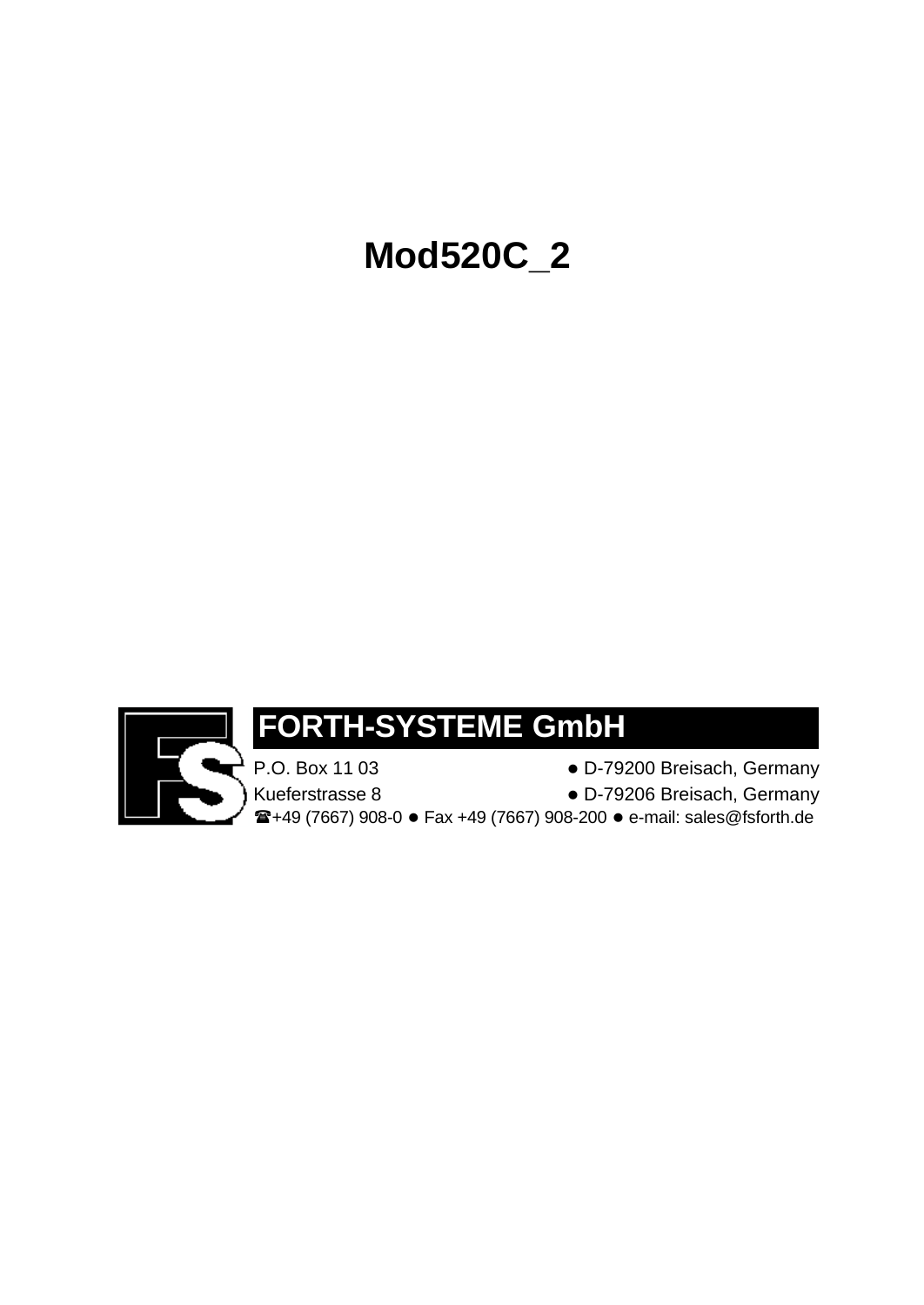Copyright 2004:

FS FORTH-SYSTEME GmbH Postfach 1103, D-79200 Breisach a. Rh., Germany

| <b>Release of Document:</b> | May 27, 2004         |
|-----------------------------|----------------------|
| Filename:                   | Mod520C 2.doc        |
| Author:                     | Hans-Peter Schneider |

All rights reserved. No part of this document may be copied or reproduced in any form or by any means without the prior written consent of FS FORTH-SYSTEME GmbH.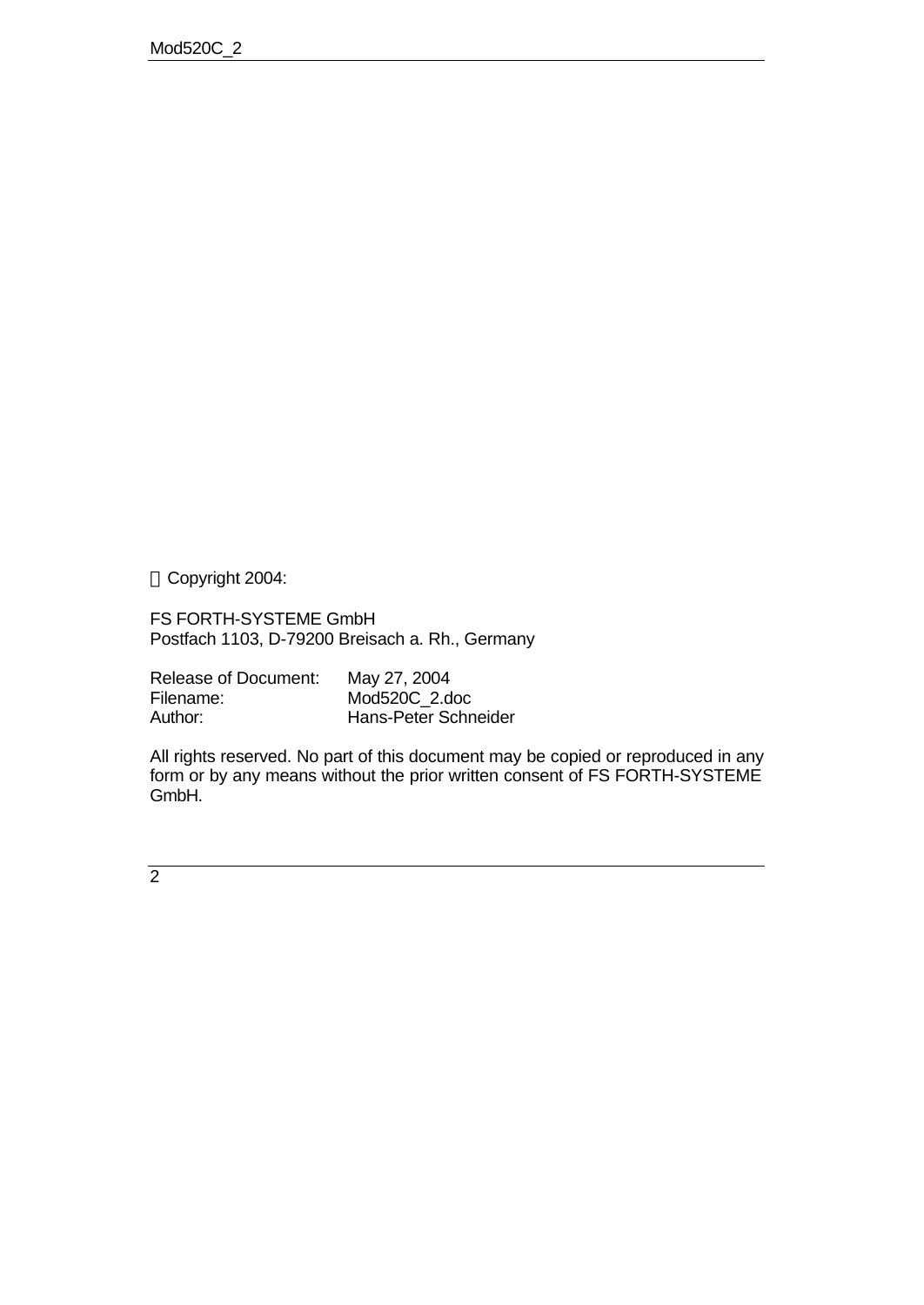## **Table of Contents**

| 2. |                                                                                                                                                   |  |
|----|---------------------------------------------------------------------------------------------------------------------------------------------------|--|
| 3. | 3.1.1.<br>3.1.2.<br>3.1.3.<br>3.1.4.<br>3.1.5.<br>256 Byte EEPROM for BIOS and Applications on PIO30,31 7<br>3.1.6.<br>3.1.7.<br>3.1.8.<br>3.1.9. |  |
|    |                                                                                                                                                   |  |
|    |                                                                                                                                                   |  |
|    |                                                                                                                                                   |  |
|    |                                                                                                                                                   |  |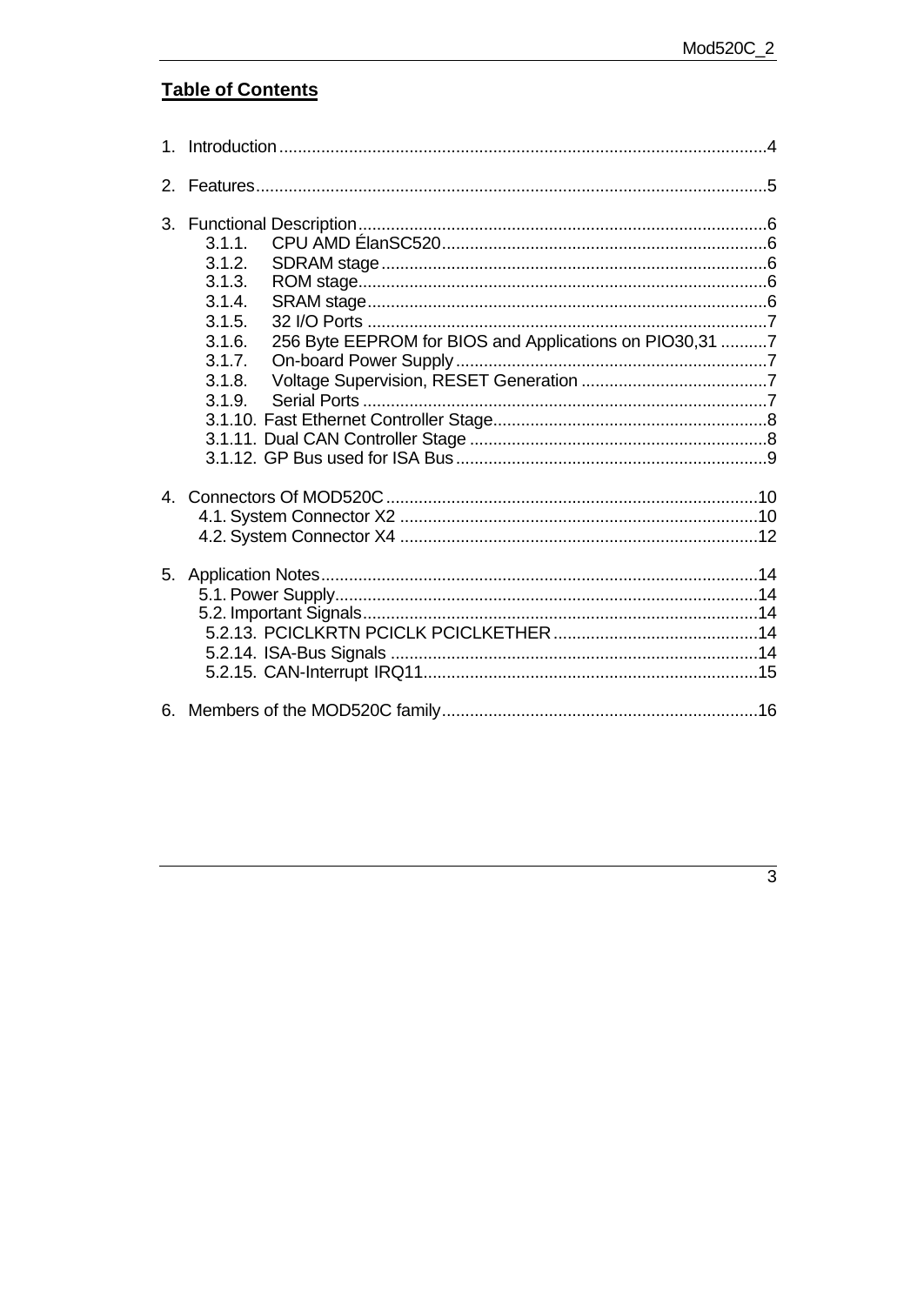#### **1. Introduction**

The module MOD520C with its integrated and optional peripherals, based on the 32 Bit AMD ÉlanSC520 microcontroller, is designed for medium to high performance applications in telecommunication, data communication and information appliances on the general embedded market. It can easily be designed in customized boards.

The AMD ÉlanSC520 microcontroller combines a low voltage 586 CPU running on 133 MHz, including FPU (Floating Point Unit) with a set of integrated peripherals: 32 Bit PCI controller, SDRAM controller for up to 256 MByte, GP (General Purpose) bus with programmable timing and ROM/Flash controller. Enhanced PC compatible peripherals like DMA controller, two UARTs and battery buffered RTC and CMOS, watchdog and software timers make this device a very fast system for both real time and PC/AT compatible applications.

Insyde Software's Mobile BIOS is available which offers serial and parallel remote features (video, keyboard, floppy). Furthermore FS FORTH-SYSTEME has adapted Datalight Sockets (TCP/IP Stack), ROM-DOS and the Flash File System FlashFX to this environment.

The MOD520C offers the software engineer the possibility to reduce the time-tomarket phase even more. FS FORTH-SYSTEME added several features onboard as SDRAM (up to 64 MByte), PCI Fast Ethernet controller to facilitate networking and remote control. A Strata-FLASH for booting and data is included on board. Two CAN Ports are additionally available for communication. 512 Kbyte SRAM is available for battery buffered data. The enhanced JTAG port for low-cost debugging is supported. This allows instruction tracing during execution.

FS FORTH-SYSTEME has adapted Windows CE 3.0 to this platform and offers drivers and support. With Ethernet debugging the software designer has powerful means for fast debugging his applications.

Due to the 16 MByte FLASH it is possible to build larger, complete systems on this module like Linux, QNX or VxWorks.

 $\overline{4}$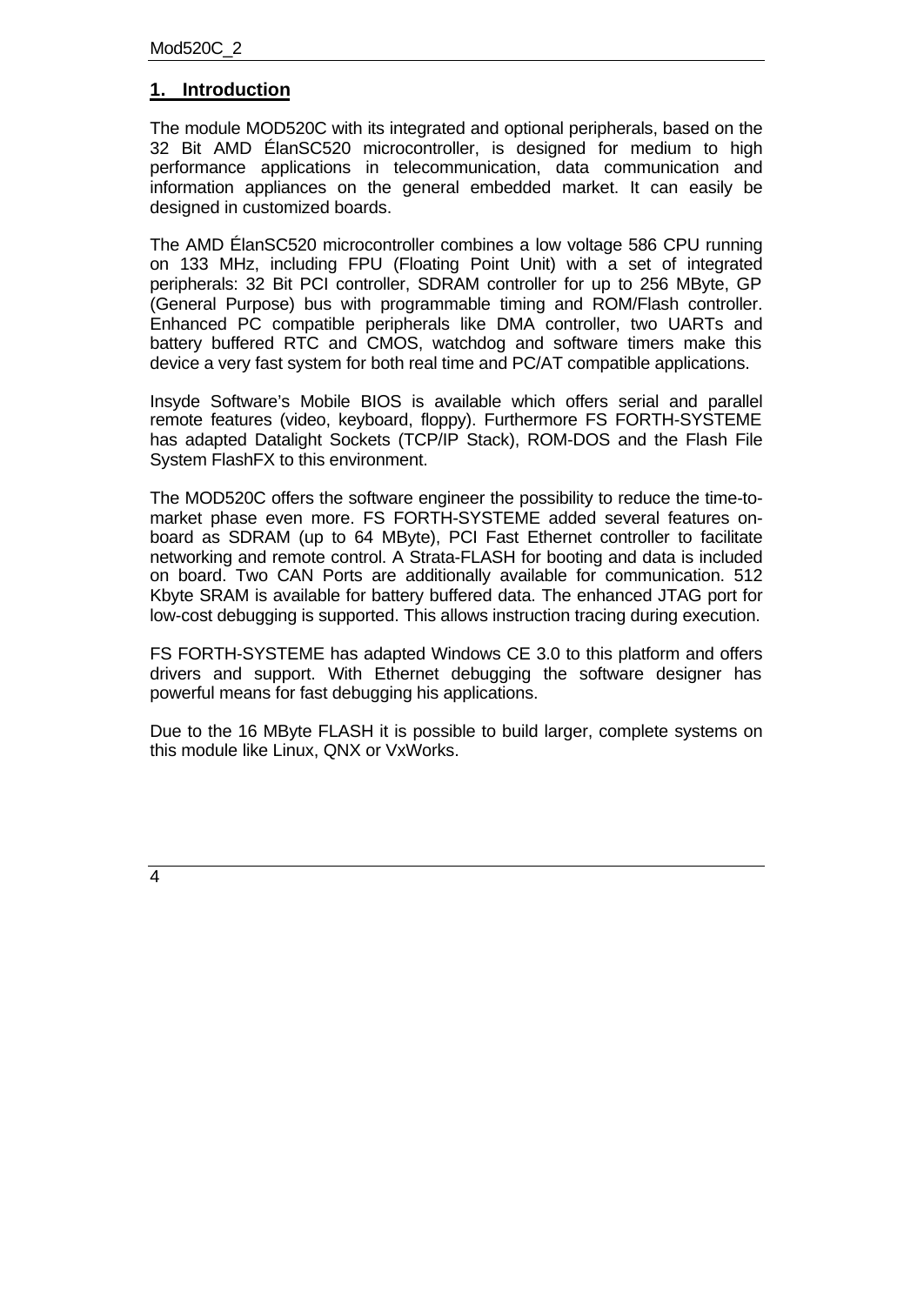#### **2. Features**

- **16 MByte STRATA-FLASH or 2 MByte AMD FLASH**
- **64 MByte or 16 MByte SDRAM**
- **512 KByte battery buffered SRAM**
- **PCI Ethernet controller with EEPROM. Rx and Tx signals are provided on the System Connectors**
- **Two CAN-Buses.**
- **Enhanced JTAG port available on System Connector.**
- **GP-Bus signals available on System Connector**
- **PCI-Bus signals available on System Connector**
- **BIOS for ÉlanSC520 by Insyde Software Inc. Including serial or parallel remote features (Video, Keyboard, Floppy).**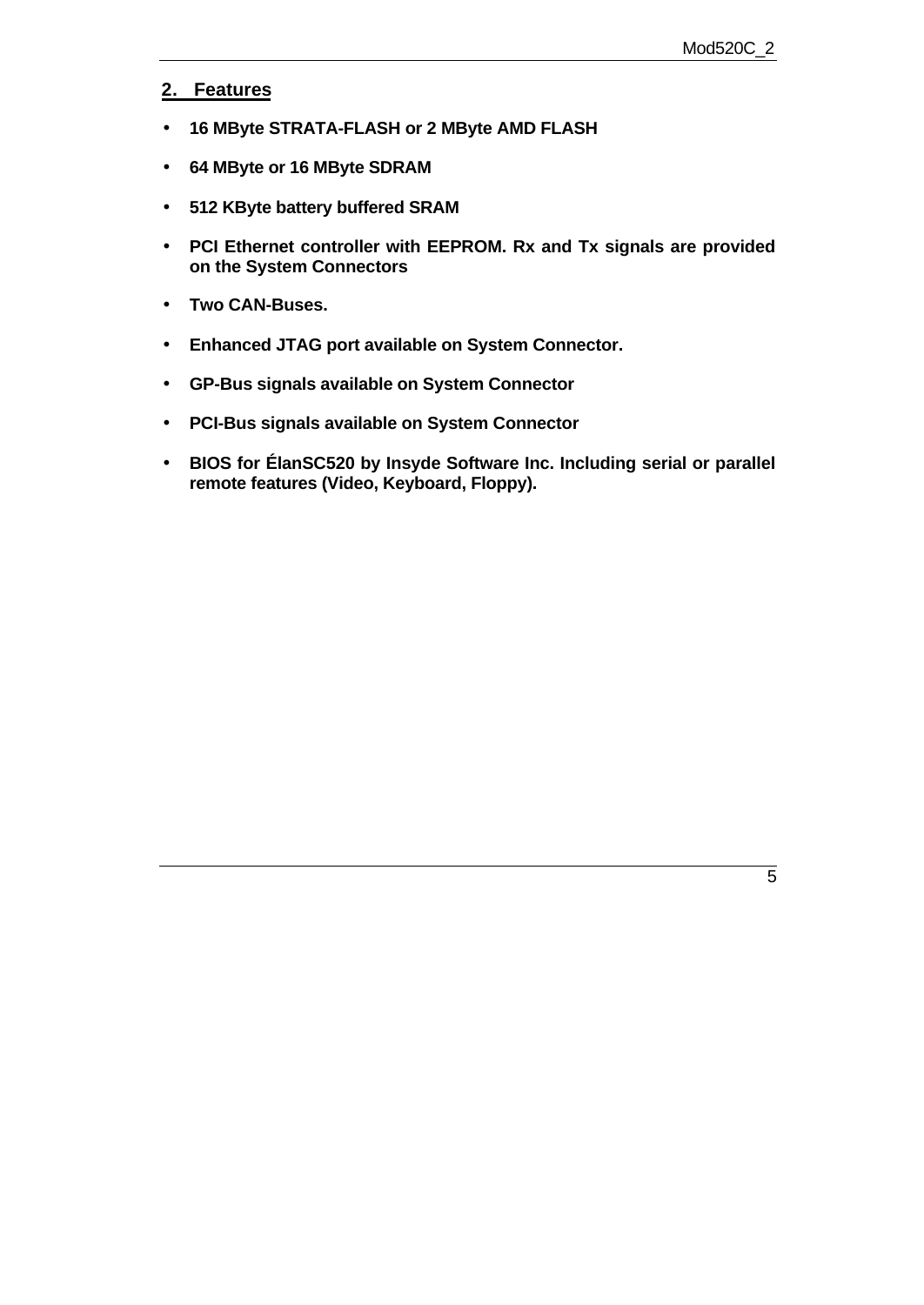#### **3. Functional Description**

#### **3.1.1. CPU AMD ÉlanSC520**

The CPU AMD ÉlanSC520 is powered with 2.5V (core and analog path) and 3.3V (all other voltages) except VRTC, which is powered with about 3V either from battery or from on-board 3.3V. This voltage is limited to 3.3V, the other 3.3V power planes have a limit of 3.6V.

The CPU is clocked with a 32.768 kHz quartz. An internal PLL derives from this frequency the RTC clock and DRAM refresh clock and the clocks for PC/AT compatible PIT (1.1882 MHz) and UARTs (18.432 MHz). All other stages (CPU, PCI, GP bus, GP DMA, ROM, SSI, timers) are fed from the second clock generator driven by a 33.33 MHz clock oscillator. SDRAM is clocked with 66.66 MHz.

#### **3.1.2. SDRAM stage**

The SDRAM (up to 128 MByte on-board) has its own DRAM bus containing memory addresses MA0..12, memory data MD0..31 and control signals for up to four banks. Due to small load no buffering of clocks and signals is necessary.

#### **3.1.3. ROM stage**

ROM or FLASH are driven by the general purpose address bus GPA0..25. It has three programmable chip selects with each up to 64 MByte range. The ROM Data bus is either the 32 bit general purpose bus GPD0..31 or the memory data bus MD0..31. Configuration pins decide, which bus at boot time is used. The bus size is selectable with 8, 16 or 32 bit. The MOD520C has a FLASH IC for up to 16 MByte 16 bit ROM or FLASH selected by BOOTCS# connected to MD0..15.

#### **3.1.4. SRAM stage**

The SRAM (512 KByte on-board) is buffered by VBAT. The Memory Location is defined in the System BIOS. ROMCS1# is used to access the SRAM.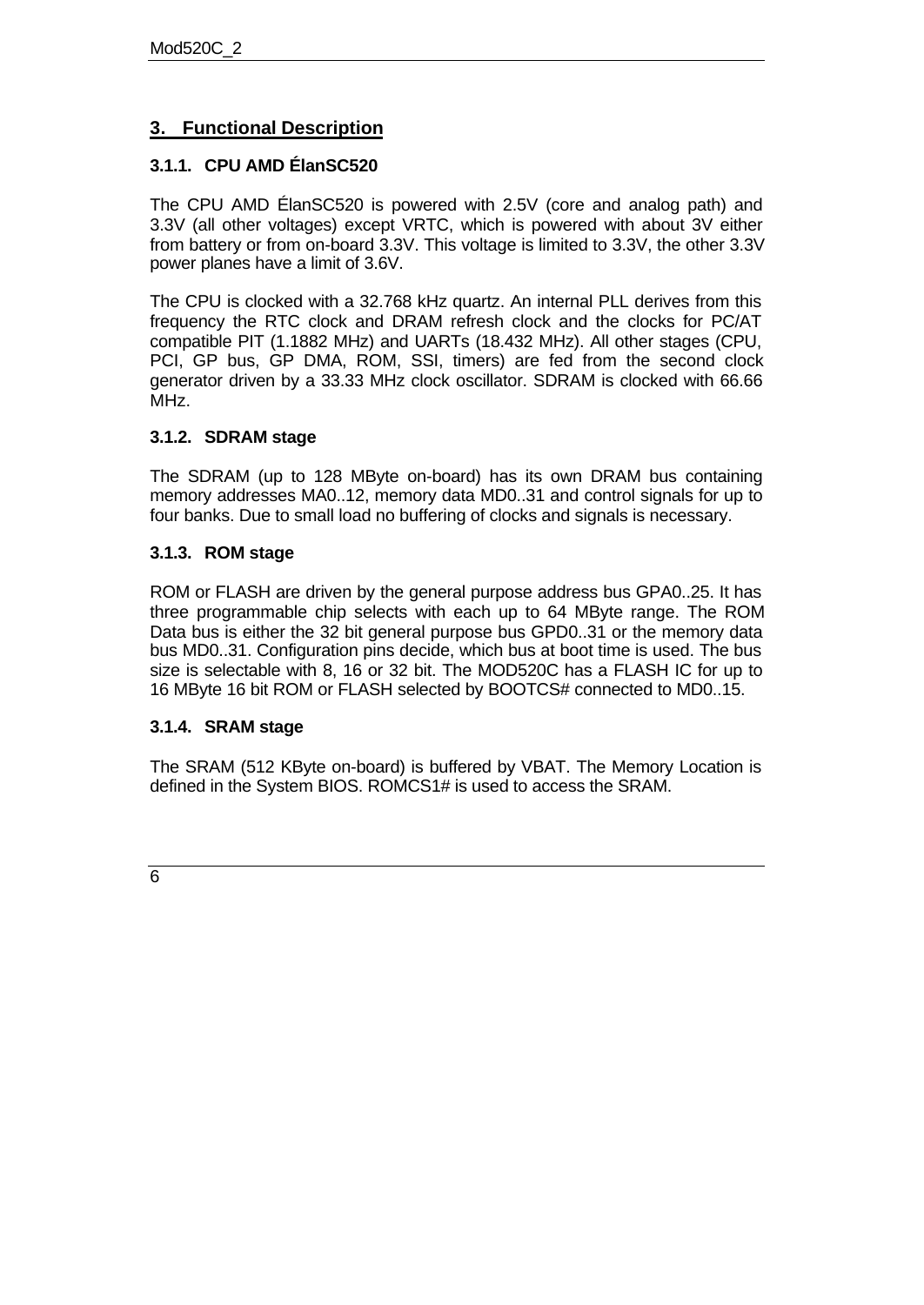#### **3.1.5. 32 I/O Ports**

The ÉlanSC520 CPU has 32 I/O ports. They have alternate functions. Most of them are control signals for GP bus (PIO0..26) used as ISA-bus. PIO27 (GPCS0#) is used as a programmable external chip select and PIO28,29 are not connected. PIO30,31 are used to drive a serial parameter EEPROM on-board.

#### **3.1.6. 256 Byte EEPROM for BIOS and Applications on PIO30,31**

An on-board serial EEPROM with 256 byte and I2C bus is controlled by PIO30 (I2CDAT) and PIO31 (I2CCLK). 128 byte are used for non-volatile BIOS defaults, the remaining range may contain application specific data and parameters. The BIOS contains calls to read and write to this memory (see BIOS documentation).

#### **3.1.7. On-board Power Supply**

The 2.5V on-board voltage is generated from +5V.

An external battery may be connected to the signal VBATIN. Battery status is controlled by BBATSEN, which sets a power fail bit in a status register for RTC, if BBATSEN is low at power-up.

#### **3.1.8. Voltage Supervision, RESET Generation**

Three voltages are used on board: +2.5V, +3.3V and +5V. U2 controls +5V and U10 controls +3.3V. LBOUT or PWRGOOD will become low, if these voltages are out of tolerance. An external SRESET# is wired or-ed to U10. It can also be activated from extended JTAG signal SRESET# via X1. The wired OR of 1RESET# and 2RESET# control U10. Its output PWRGOOD is low (not active), if either the signals described above from U10 are low or +5V is out of tolerance. Typical length of PWRGOOD low is longer than 1 sec (minimum 790 msec).

#### **3.1.9. Serial Ports**

The AMD ÉlanSC520 CPU has two internal asynchronous ports and one synchronous serial port. Both of this ports are available at the System Connectors.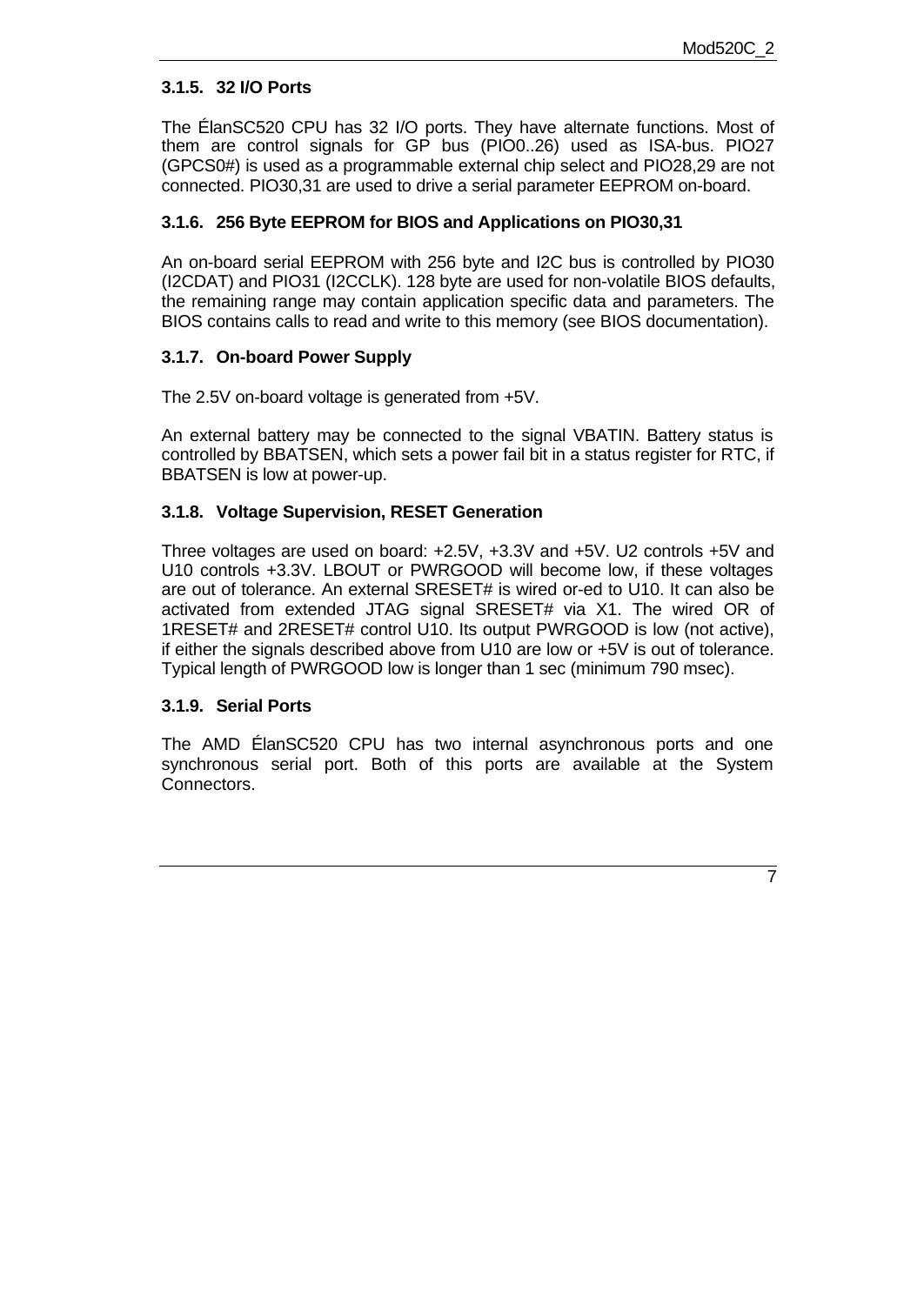#### **3.1.10. Fast Ethernet Controller Stage**

Connected to the PCI bus device 0 (REQ/GNT0#) of the Élan SC520 CPU, a Fast Ethernet Controller U7 supports 10/100Mbps transfer depending on driver software. X3 is a JST B5B-PH-SM3 5 pin connector. Parameters as physical address and power down modes are stored in a 64X16 bit Serial EEPROM controlled by U7. 2 status LEDs LE1, LE2 show the state of the Ethernet connection. For a more detailed hardware and software description see Intel 82559ER manual.

#### **3.1.11. Dual CAN Controller Stage**

The CAN Controller is selected via ROMCS1# and the Memory location is selectable in the BIOS Setup Screen. The CAN Interrupt provided by 82C900 is inverted by the onboard Lattice CPLD. Since the Interrupt asserted by the 82C900 is only a low active pulse of 0.2µs the CPLD holds the interrupt active until the software accesses the Memory at the location CAN-Base+1xxh. The BIOS routes this interrupt to IRQ11.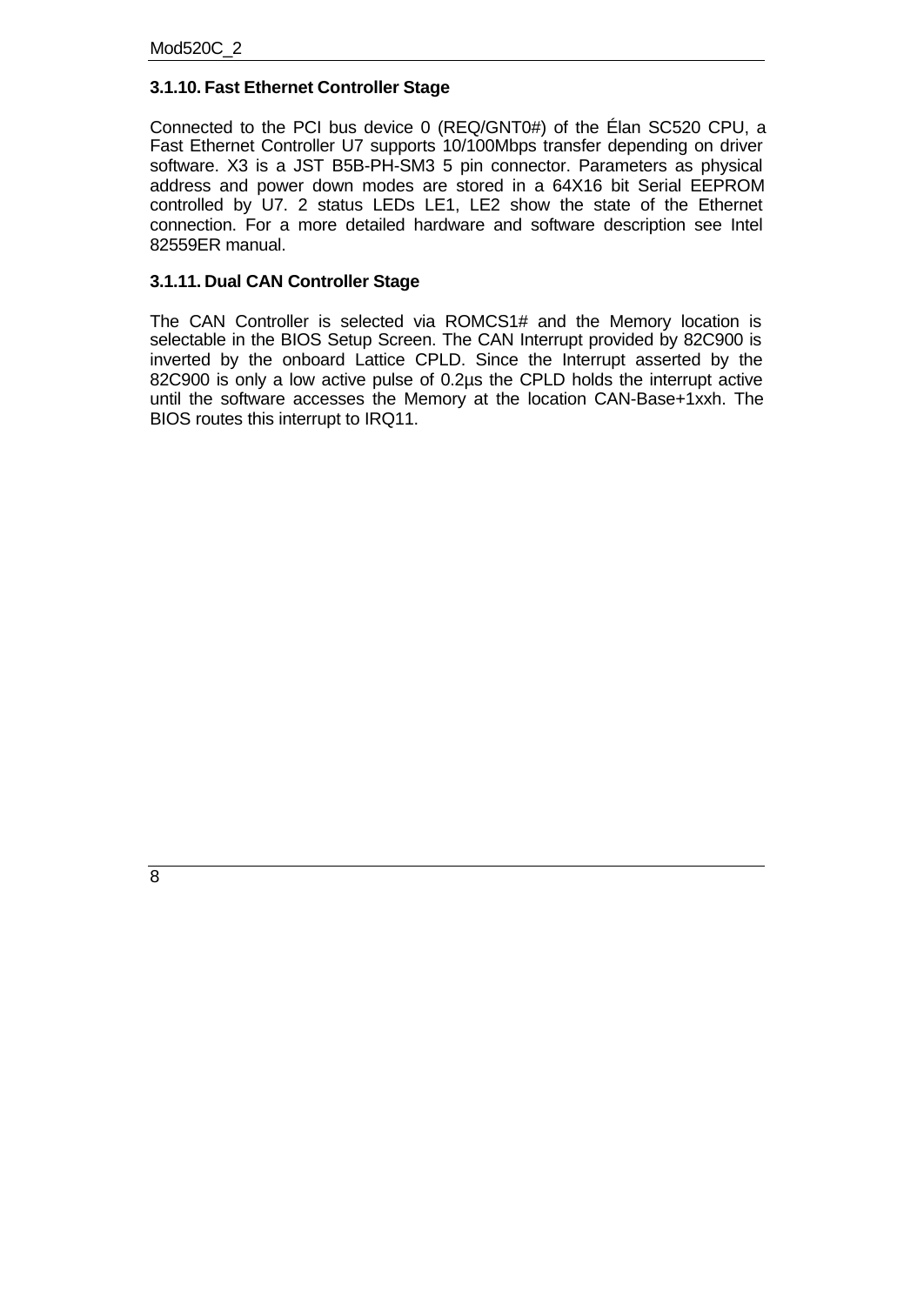#### **3.1.12. GP Bus used for ISA Bus**

The AMD ÉlanSC520 CPU contains an 8/16bit General Purpose Bus (GP bus) with 26 address lines (GPA0..25), 16 data lines (GPD0..15) and different control lines using PIO ports in their alternate GP bus function. Its timing is programmable for speeds up to 33MHz. This bus is to emulate a 16 bit ISA bus (PC/104) running with 8 MHz. ISA bus signal are connected without buffers directly to the lines of the CPU due to the 5V tolerance of the 3.3V signals.

8 bit signals SMEMRD# and SMEMWR# (active only at addresses beyond 1 MByte) are not supported (GPMEM\_RD# and GPMEM\_WR# used).

The AMD ÉlanSC520 CPU has only 4 DMA channels on GP bus. DMA channel 2 is used for Super-I/O (U2) on EVAMOD520. All four channels are connected to edge connector X2.

Not supported ISA bus signals 0WS#, IOCHK#, IRQ15, REFRESH#, 8MHz and 14.318 MHz clocks, MASTER#.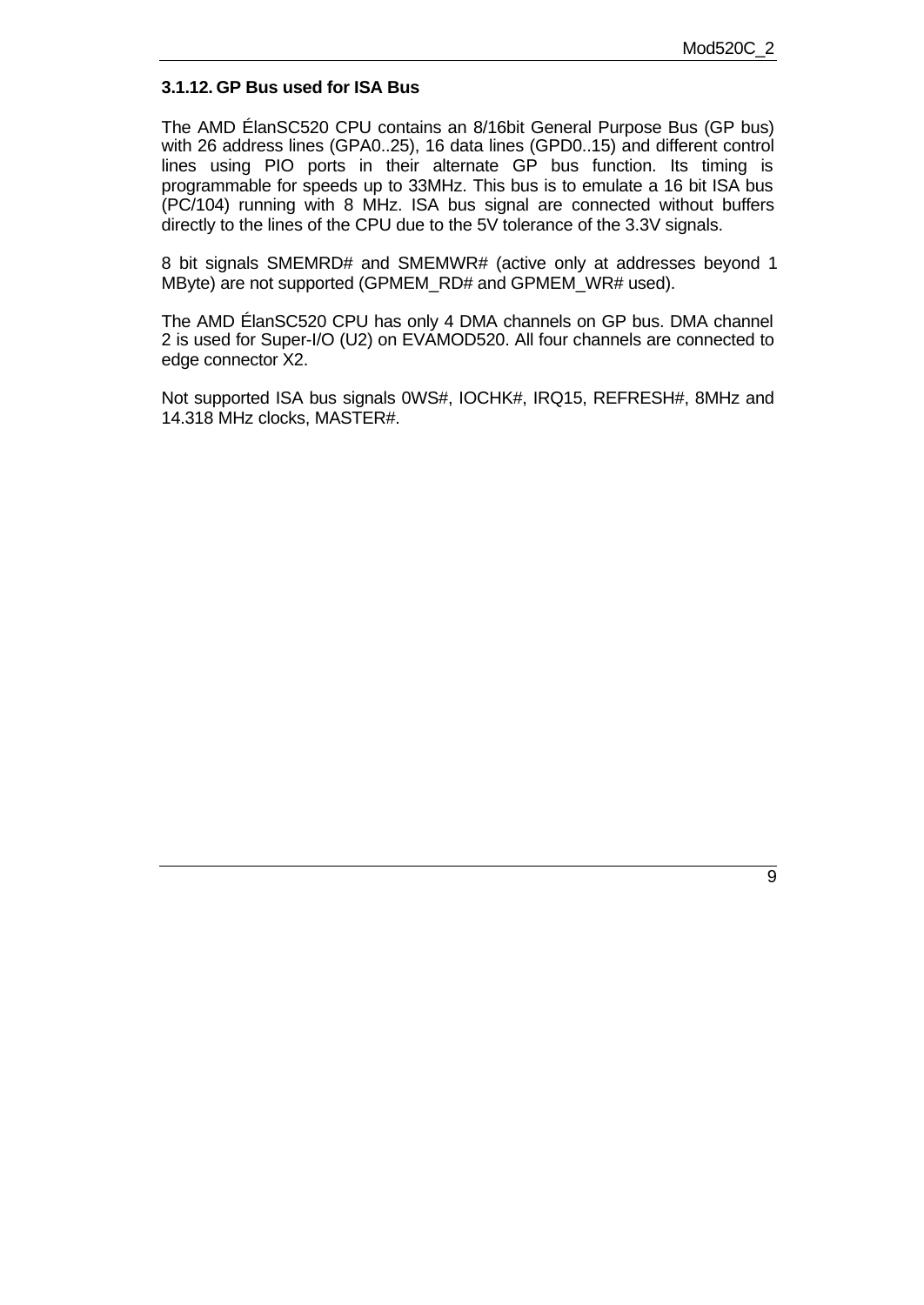## **4. Connectors Of MOD520C**

## **4.1. System Connector X2**

| Pin             | <b>Function</b>   | <b>VO</b>          | Pin            | <b>Function</b>  | I/O            |
|-----------------|-------------------|--------------------|----------------|------------------|----------------|
| $\mathbf{1}$    | $+3.3V$           | power              | $\overline{2}$ | <b>GND</b>       | power          |
| $\overline{3}$  | $+3.3V$           | power              | $\overline{4}$ | <b>GND</b>       | power          |
| $\overline{5}$  | GPD <sub>0</sub>  | I/O                | 6              | <b>TDP</b>       | O              |
| $\overline{7}$  | GPD1              | $\overline{1/O}$   | 8              | <b>TDN</b>       | O              |
| $\overline{9}$  | GPD <sub>2</sub>  | I/O                | 10             | not connected    |                |
| 11              | GPD3              | $\overline{1/O}$   | 12             | <b>RDP</b>       | I              |
| 13              | GPD4              | I/O                | 14             | <b>RDN</b>       | I              |
| 15              | GPD <sub>5</sub>  | $\overline{1/O}$   | 16             | not connected    |                |
| 17              | GPD6              | I/O                | 18             | DRQ0             | I              |
| 19              | GPD7              | $\overline{1/O}$   | 20             | DRQ <sub>2</sub> | I              |
| 21              | GPD8              | $\overline{1/O}$   | 22             | DRQ5             |                |
| 23              | GPD9              | I/O                | 24             | DRQ7             | ı              |
| 25              | GPD <sub>10</sub> | $\overline{1/O}$   | 26             | DACK0#           | O              |
| 27              | GPD11             | $\overline{1/O}$   | 28             | DACK2#           | $\circ$        |
| 29              | GPD12             | I/O                | 30             | DACK5#           | O              |
| 31              | GPD13             | I/O                | 32             | DACK7#           | $\circ$        |
| 33              | GPD14             | $\overline{1/O}$   | 34             | <b>GND</b>       | power          |
| 35              | GPD15             | I/O                | 36             | <b>GPRESET</b>   | O              |
| 37              | <b>GND</b>        | power              | 38             | GPIORD#          | O              |
| 39              | GPA <sub>0</sub>  | O                  | 40             | GPIOWR#          | $\circ$        |
| 41              | GPA1              | O                  | 42             | <b>GPALE</b>     | O              |
| 43              | GPA <sub>2</sub>  | $\overline{0}$     | 44             | GPBHE#           | O              |
| 45              | GPA3              | O                  | 46             | <b>GPRDY</b>     | T              |
| 47              | GPA4              | $\circ$            | 48             | <b>GPAEN</b>     | O              |
| 49              | GPA5              | $\overline{\circ}$ | 50             | <b>GPTC</b>      | O              |
| 51              | GPA6              | $\overline{0}$     | 52             | GPDBUFOE#        | $\overline{O}$ |
| $\overline{53}$ | GPA7              | O                  | 54             | GPIO CS16#       | $\overline{O}$ |
| 55              | GPA8              | O                  | 56             | GPMEM CS16#      | $\overline{O}$ |
| $\overline{57}$ | GPA9              | $\overline{\circ}$ | 58             | GPCS0#           | $\overline{O}$ |
| 59              | GPA <sub>10</sub> | O                  | 60             | <b>GPMEM RD#</b> | O              |
| 61              | GPA11             | O                  | 62             | GPMEM_WR#        | $\circ$        |
| 63              | GPA12             | O                  | 64             | <b>GND</b>       | power          |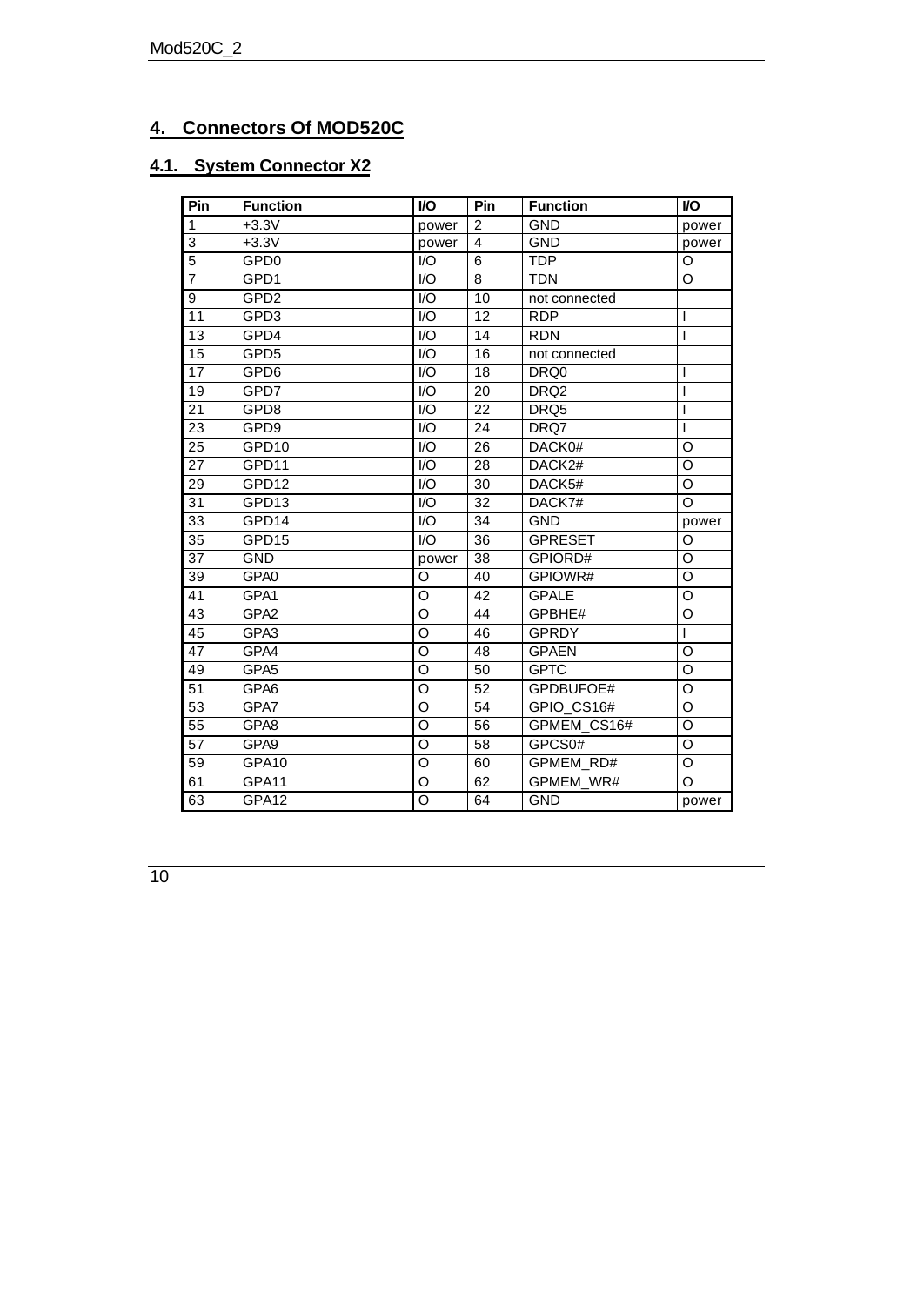| Pin              | <b>Function</b>    | I/O                | Pin | <b>Function</b> | <b>VO</b> |
|------------------|--------------------|--------------------|-----|-----------------|-----------|
| 65               | GPA <sub>13</sub>  | O                  | 66  | EXTRES#         |           |
| 67               | GPA14              | O                  | 68  | <b>PWRGOOD</b>  | O         |
| 69               | BUFA15             | $\overline{\circ}$ | 70  | <b>CLKTEST</b>  |           |
| 71               | BUFA <sub>16</sub> | O                  | 72  | PRG RESET       |           |
| 73               | BUFA17             | O                  | 74  | <b>GND</b>      | power     |
| $\overline{75}$  | BUFA18             | O                  | 76  | GPCS1#          | O         |
| 77               | BUFA19             | O                  | 78  | GPCS2#          | O         |
| $\overline{79}$  | BUFA20             | $\overline{\circ}$ | 80  | GPCS3#          | O         |
| 81               | BUFA21             | O                  | 82  | GPCS4#          | O         |
| 83               | BUFA22             | O                  | 84  | GPCS5#          | O         |
| 85               | BUFA <sub>23</sub> | O                  | 86  | GPCS6#          | O         |
| 87               | BUFA24             | O                  | 88  | GPCS7#          | O         |
| 89               | BUFA25             | O                  | 90  | <b>VBATIN</b>   | power     |
| 91               | <b>GND</b>         | power              | 92  | <b>GND</b>      | power     |
| 93               | IRQ1               |                    | 94  | RSTLD0          |           |
| 95               | IRQ3               | ı                  | 96  | RSTLD1          | ı         |
| 97               | IRQ4               |                    | 98  | RSTLD2          |           |
| 99               | IRQ5               |                    | 100 | RSTLD3          |           |
| 101              | IRQ <sub>6</sub>   |                    | 102 | RSTLD4          | ı         |
| 103              | IRQ7               | ı                  | 104 | RSTLD5          | ı         |
| 105              | IRQ9               | I                  | 106 | RSTLD6          | ı         |
| 107              | <b>IRQ10</b>       | I                  | 108 | RSTLD7          | I         |
| 109              | <b>CANINT</b>      |                    | 110 | <b>DBGDIS</b>   | ı         |
| 111              | IRQ12              |                    | 112 | <b>INSTRC</b>   | I         |
| $\overline{113}$ | IRQ14              | I                  | 114 | <b>DBGENTR</b>  | I         |
| 115              | <b>SPEAKER</b>     | O                  | 116 | not connected   |           |
| 117              | $+5V$              | power              | 118 | <b>GND</b>      | power     |
| 119              | $+5V$              | power              | 120 | <b>GND</b>      | power     |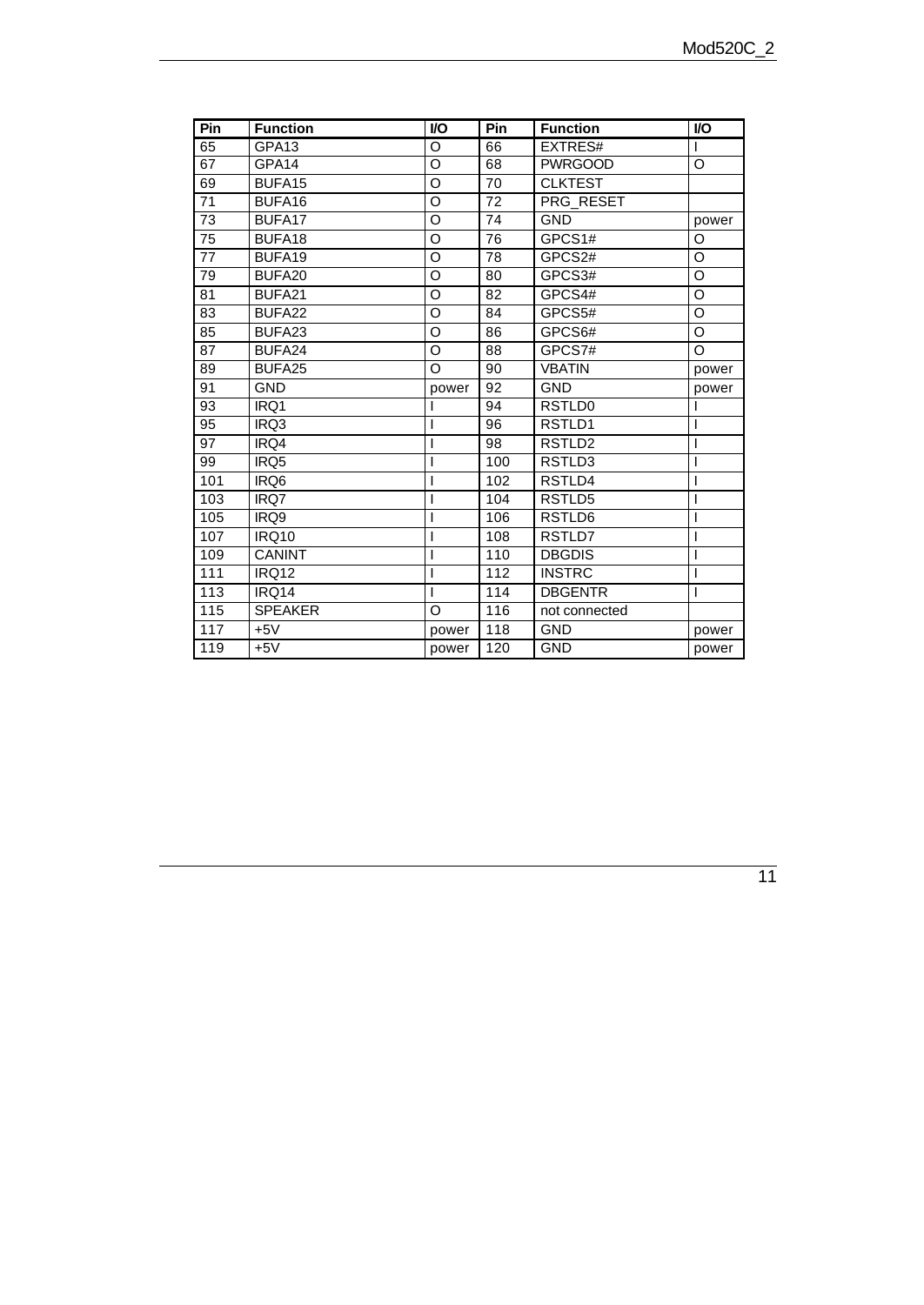#### **4.2. System Connector X4**

| Pin             | <b>Function</b>  | <b>VO</b>                   | Pin            | <b>Function</b>    | <b>VO</b>      |
|-----------------|------------------|-----------------------------|----------------|--------------------|----------------|
| 1               | <b>PCICLKRTN</b> | I                           | $\overline{2}$ | <b>GND</b>         | power          |
| 3               | <b>PCICLK</b>    | $\Omega$                    | $\overline{4}$ | <b>PCICLKETHER</b> |                |
| $\overline{5}$  | AD <sub>0</sub>  | $\overline{1}/\overline{O}$ | 6              | CBE0#              | 1/O            |
| $\overline{7}$  | AD <sub>1</sub>  | $\mathsf{IO}$               | 8              | CBE1#              | $\mathsf{IO}$  |
| 9               | AD <sub>2</sub>  | $\overline{1/O}$            | 10             | CBE2#              | I/O            |
| 11              | AD <sub>3</sub>  | I/O                         | 12             | CBE3#              | $\mathsf{IO}$  |
| 13              | AD4              | $\overline{1}/\overline{O}$ | 14             | not connected      |                |
| $\overline{15}$ | AD <sub>5</sub>  | I/O                         | 16             | not connected      |                |
| 17              | AD <sub>6</sub>  | $\overline{1/O}$            | 18             | not connected      |                |
| 19              | AD7              | I/O                         | 20             | not connected      |                |
| 21              | AD <sub>8</sub>  | I/O                         | 22             | <b>GND</b>         | power          |
| 23              | AD <sub>9</sub>  | 1/O                         | 24             | RXD <sub>1</sub>   | ı              |
| 25              | AD10             | 1/O                         | 26             | TXD <sub>1</sub>   | O              |
| 27              | AD11             | 1/O                         | 28             | CTS1#              | I              |
| 29              | AD12             | I/O                         | 30             | DCD1#              | $\overline{1}$ |
| 31              | AD13             | 1/O                         | 32             | DSR <sub>1#</sub>  | T              |
| 33              | AD <sub>14</sub> | I/O                         | 34             | RIN1#              | $\mathbf{I}$   |
| 35              | AD15             | I/O                         | 36             | DTR <sub>1#</sub>  | O              |
| 37              | AD <sub>16</sub> | I/O                         | 38             | RTS <sub>1#</sub>  | O              |
| 39              | AD <sub>17</sub> | 1/O                         | 40             | RXD <sub>2</sub>   | T              |
| 41              | AD18             | I/O                         | 42             | TXD <sub>2</sub>   | O              |
| 43              | AD19             | 1/O                         | 44             | CTS <sub>2#</sub>  | I              |
| 45              | AD20             | I/O                         | 46             | DCD <sub>2#</sub>  | I              |
| 47              | AD21             | 1/O                         | 48             | DSR <sub>2#</sub>  | T              |
| 49              | AD22             | I/O                         | 50             | RIN2#              | T              |
| 51              | AD23             | $\mathsf{IO}$               | 52             | DTR <sub>2#</sub>  | O              |
| 53              | AD24             | $U$                         | 54             | RTS <sub>2#</sub>  | O              |
| 55              | AD25             | I/O                         | 56             | CANH1/TXD1         |                |
| 57              | AD26             | I/O                         | 58             | CANL1/RXD1         |                |
| 59              | AD27             | I/O                         | 60             | CANH2/TXD2         |                |
| 61              | AD28             | I/O                         | 62             | CANL2/RXD2         |                |
| 63              | AD29             | I/O                         | 64             | <b>GND</b>         | power          |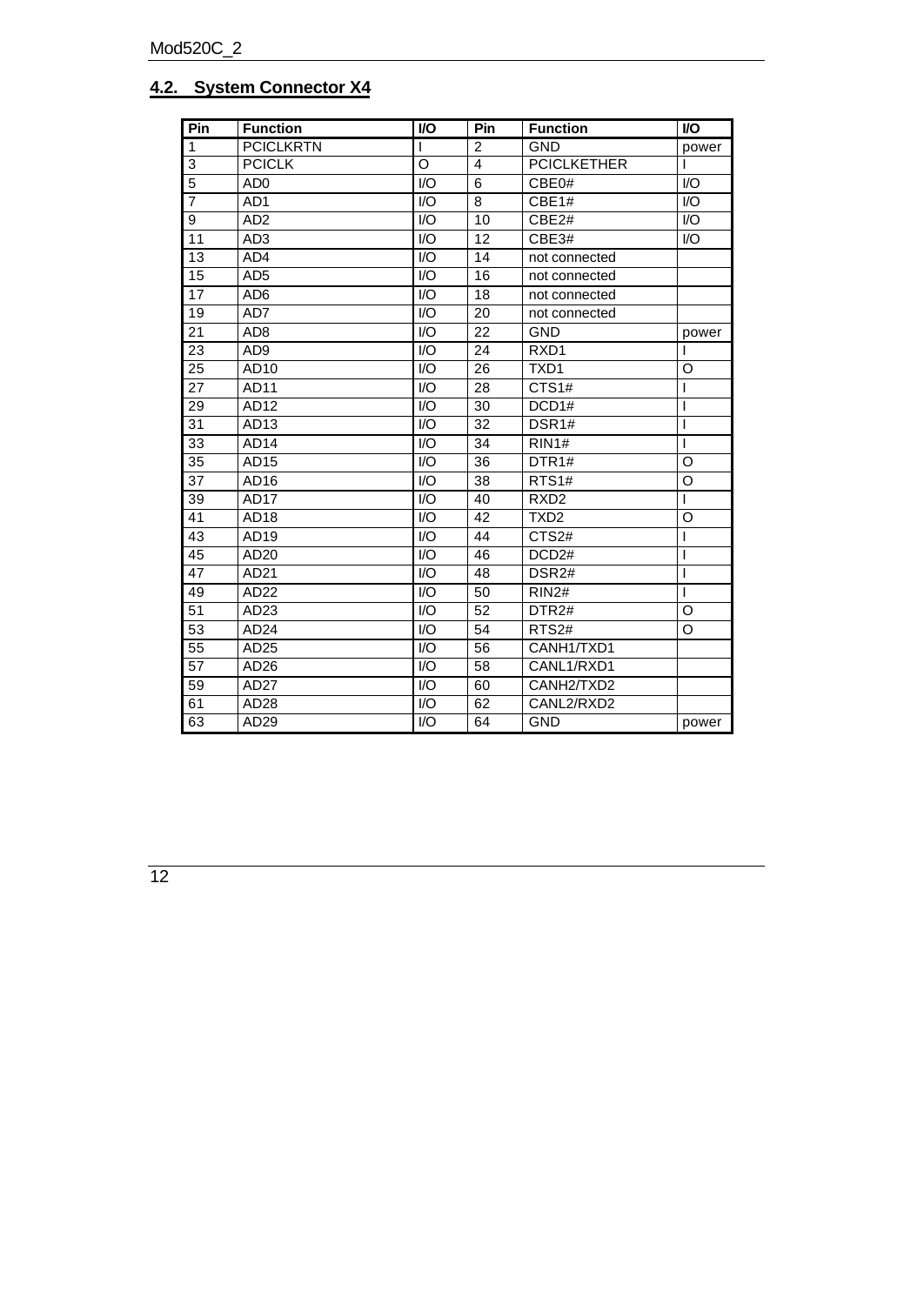| Pin             | <b>Function</b>    | I/O              | Pin<br><b>Function</b> |                   | <b>VO</b>          |
|-----------------|--------------------|------------------|------------------------|-------------------|--------------------|
| 65              | AD30               | $\overline{1/O}$ | 66                     | SRESET#           |                    |
| 67              | AD31               | I/O              | 68                     | GPRESET#          | O                  |
| 69              | <b>GND</b>         | power            | 70                     | <b>TCK</b>        | O                  |
| 71              | INTA#              |                  | 72                     | <b>TMS</b>        |                    |
| 73              | INTB#              | I                | 74                     | TDI               | T                  |
| 75              | INTC#              | I                | 76                     | <b>TDO</b>        | O                  |
| $\overline{77}$ | INTD#              |                  | 78                     | TRST#             | L                  |
| 79              | REQ0#              | I                | 80                     | <b>CMDACK</b>     |                    |
| 81              | REQ1#              | ı                | 82                     | <b>BR/TC</b>      |                    |
| 83              | REQ <sub>2</sub> # | ı                | 84                     | <b>GND</b>        | Power              |
| 85              | REQ3#              | ı                | 86                     | STOP/TX           |                    |
| 87              | REQ4#              | ı                | 88                     | <b>TRIG/TRACE</b> |                    |
| 89              | GNT0#              | O                | 90                     | not connected     |                    |
| 91              | GNT1#              | O                | 92                     | ACTLED#           | O                  |
| 93              | GNT <sub>2#</sub>  | O                | 94                     | LILED#            | O                  |
| 95              | GNT3#              | O                | 96                     | SPEEDLED#         | O                  |
| 97              | GNT4#              | O                | 98                     | not connected     |                    |
| 99              | <b>GND</b>         | power            | 100                    | <b>GND</b>        | power              |
| 101             | <b>PAR</b>         | $U$              | 102                    | SSI CLK           | O                  |
| 103             | PERR#              | $\overline{10}$  | 104                    | SSI DO            | $\overline{\rm o}$ |
| 105             | SERR#              | I                | 106                    | SSI DI            | L                  |
| 107             | FRAME#             | I/O              | 108                    | not connected     |                    |
| 109             | TRDY#              | 1/O              | 110                    | $ISP_TDI$         | T                  |
| 111             | IRDY#              | I/O              | 112                    | ISP_TDO           | O                  |
| 113             | STOP#              | I/O              | 114                    | ISP_TMS           |                    |
| 115             | DEVSEL#            | I/O              | 116                    | ISP_TCK           | I                  |
| 117             | RST#               | O                | 118                    | BSCAN#            |                    |
| 119             | <b>GND</b>         | power            | 120                    | <b>GND</b>        | power              |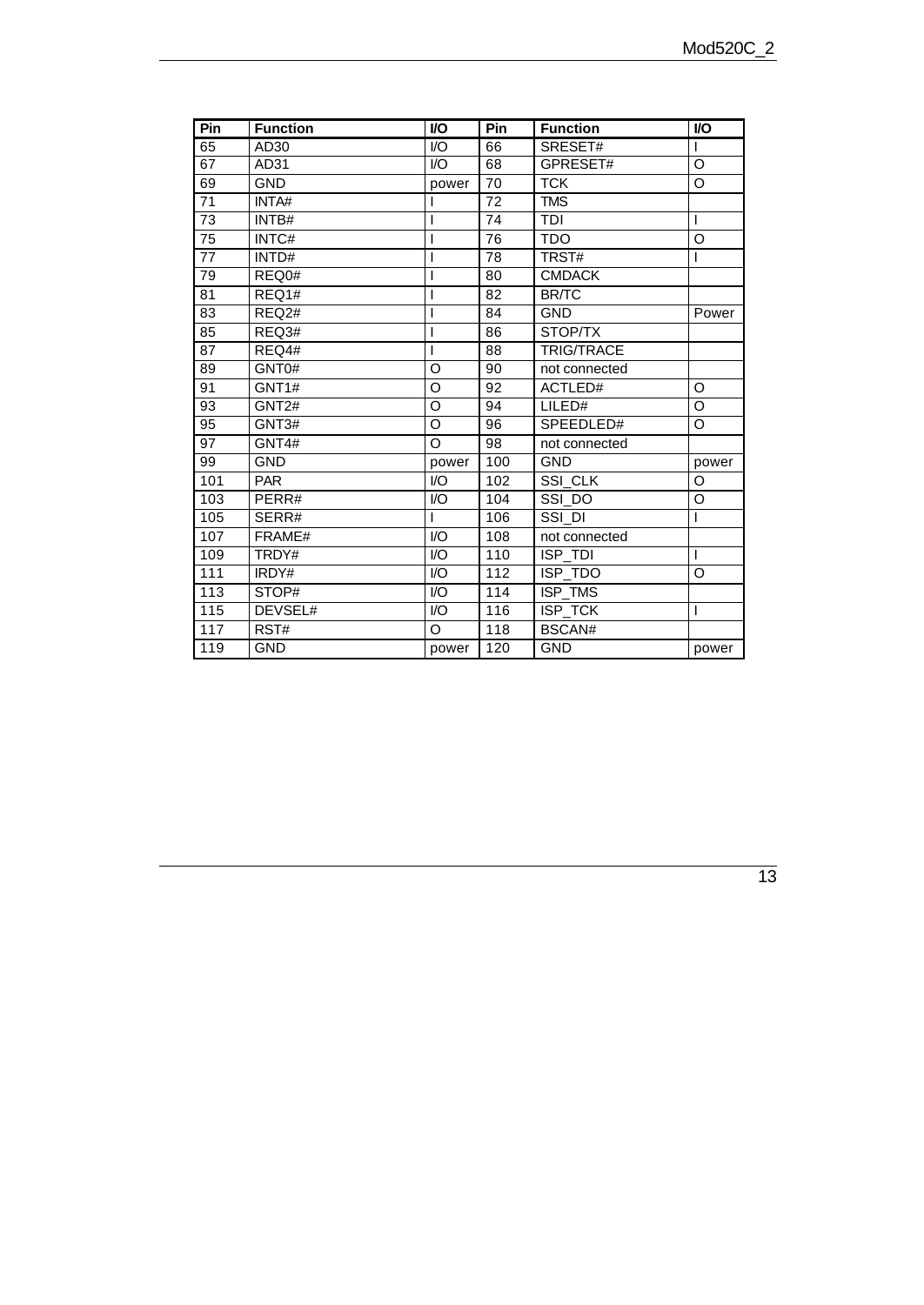#### **5. Application Notes**

#### **5.1. Power Supply**

The MOD520C needs +3.3V and 5V power supply.

3.3V worst case supply current is 1130 mA

5V worst case supply current is 550 mA

Be sure to design your power supply for this current including large load transients.

#### **5.2. Important Signals**

#### **5.2.13. PCICLKRTN PCICLK PCICLKETHER**

PCICLK is the clock source for the PCI-Bus. PCICLKETHER is the clock input for the Ethernet Controller. PCICLKRTN is the clock input of the AMD Élan Sc520. This pin is used to synchronize the CPU with the external PCI-Bus. Therefore it is important that all clock traces have the same length to provide each PCI-Target with the clock at the same time. Trace length of each of this clocks is 68mm on the module. If you do not plan to connect an additional PCI-Target on your board you just add a serial resistor 33R between PCICLK and PCICLKRTN and one between PCICLK and PCICLKETHER.

#### **5.2.14. ISA-Bus Signals**

If you use the ISA-Bus Signals you have to add some resistors to the following Signals:

GPD0 – GPD15 4k7 pull up

GPRDY 1k pull down

IRQ´s 10k pull up

DRQ´s 10k pull down

 $\overline{14}$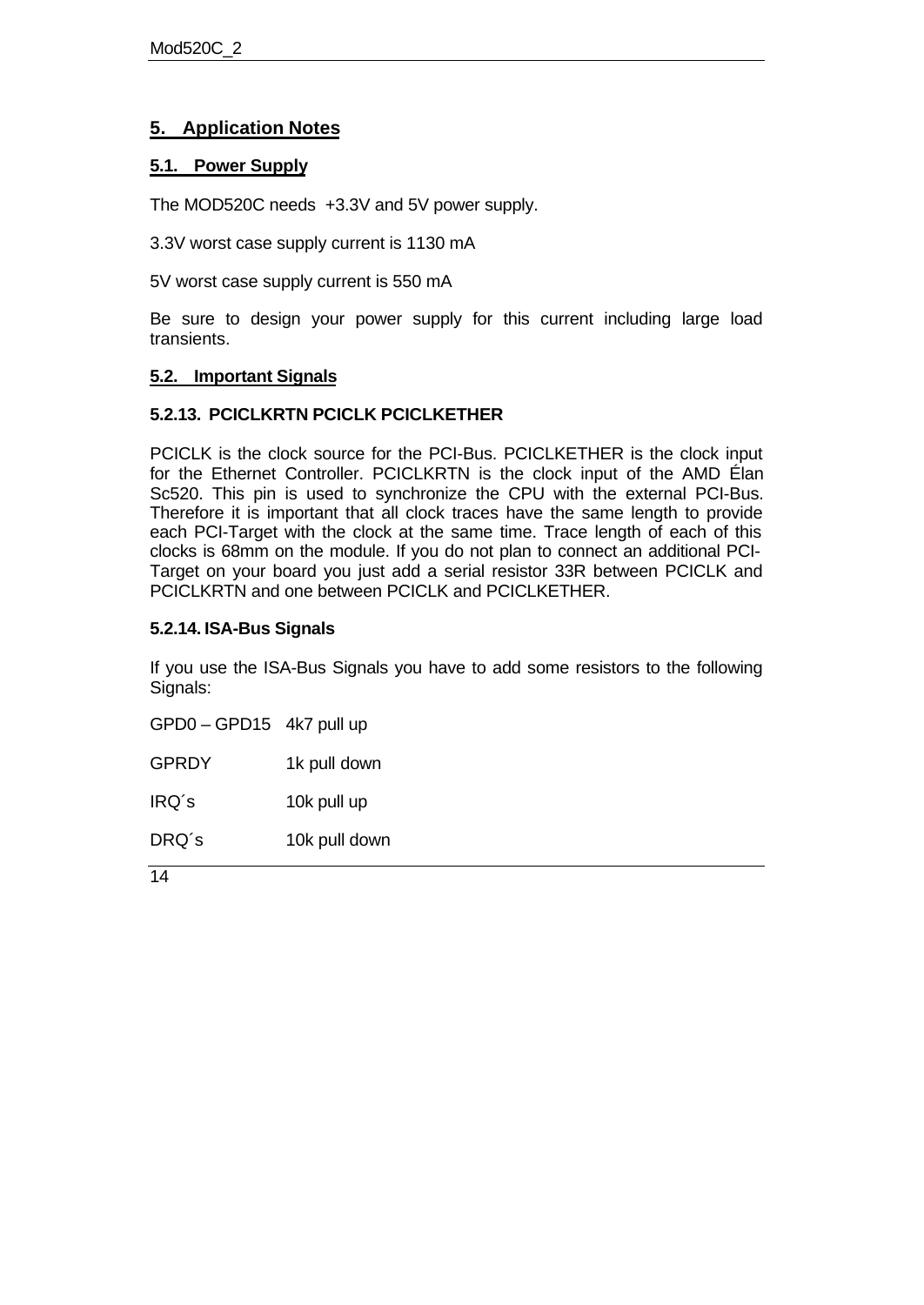#### **5.2.15. CAN-Interrupt IRQ11**

IRQ11 is used for the CAN-Controller 82C900 and is not sharable. Since the interrupt provided by 82C900 is a low active pulse with a length of 0.2µs the CPLD inverts this signal and holds it until the software acknowledges the interrupt. To acknowledge this interrupt the software has to access a memory location with the offset 1xxh to the CAN-Base. This memory access is just an access of the system memory, not an access of the CAN-Controller.